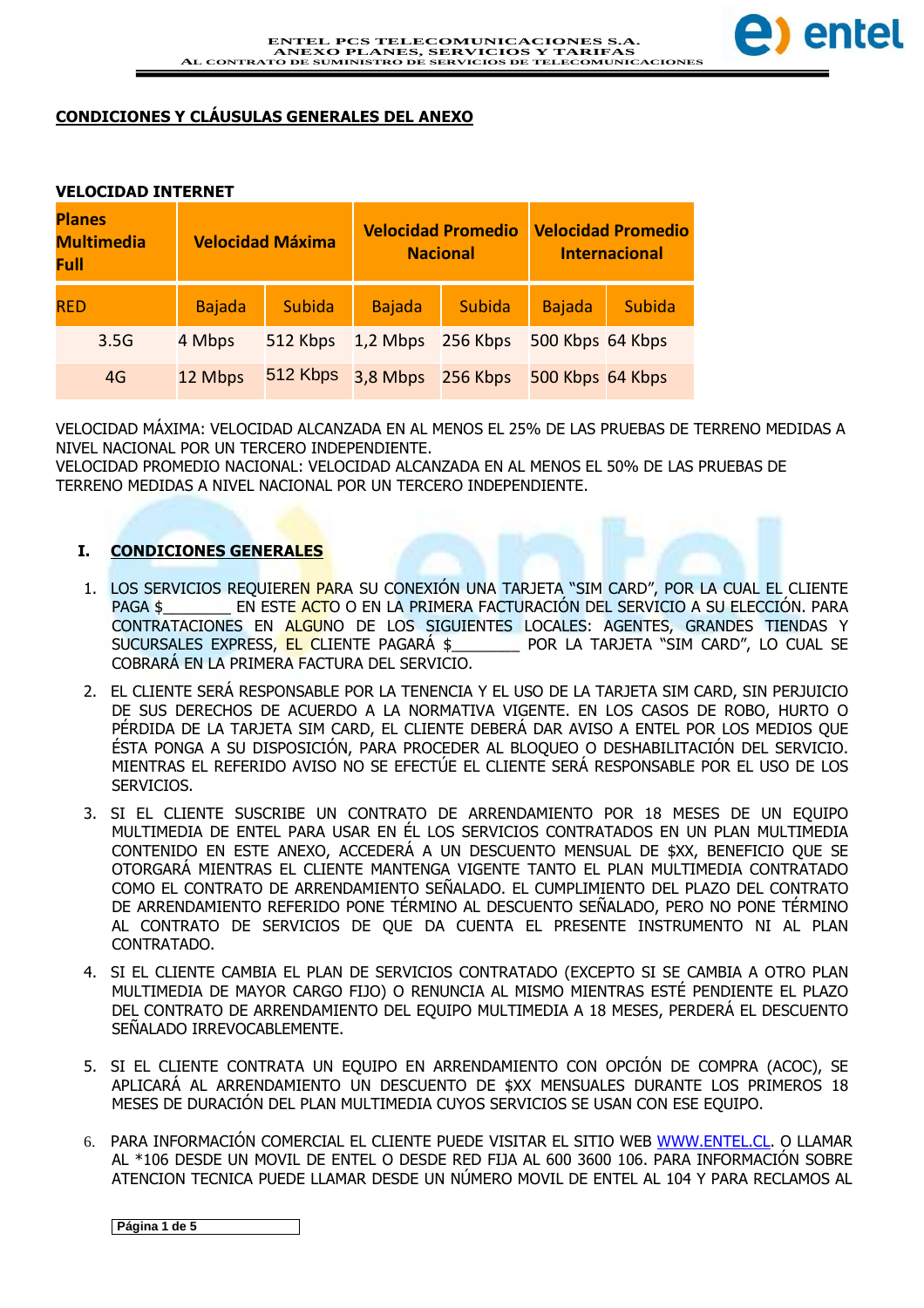

105 DESDE UN NÚMERO MOVIL DE ENTEL O AL 600 3700 105 DESDE RED FIJA, O EN EL SITIO WEB WWW.ENTEL.CL.

- 7. EL CLIENTE PUEDE SOLICITAR EN TIENDAS DE ATENCION COMERCIAL O LLAMANDO AL \*106 EL CAMBIO DE SU NÚMERO MÓVIL EL CUAL TIENE UN VALOR DE \$XX LOS QUE SERÁN COBRADOS EN EL SIGUIENTE DOCUMENTO DE COBRO. PARA PODER REALIZAR ESTA SOLICITUD EL CLIENTE NO DEBE TENER DOCUMENTOS DE COBRO IMPAGOS CON ENTEL. EL CLIENTE PODRÁ EFECTUAR ESTA SOLICITUD COMO MÁXIMO UNA VEZ CADA DOS MESES.
- 8. EL SERVICIO SGO (SISTEMA DE GESTION ON LINE) INCLUIDO EN LOS PLANES DEL PRESENTE ANEXOPERMITE AL CLIENTE (REPRESENTANTE LEGAL O ADMINISTRADOR DESIGNADO), ENTRE OTRAS FUNCIONES, ADMINISTRAR EL CONSUMO DEL SERVICIO DE TELEFONÍA MÓVIL ENTRE SUS CUENTAS Y DEFINIR LOS PERMISOS DE LLAMADAS POR MONTO DE DINERO, DESTINO Y HORARIO. EL CONTRATANTE DECLARA CONOCER Y ACEPTAR QUE EL ADMINISTRADOR PODRÁ OPERAR EL SERVICIO SGO BAJO SU TOTAL RESPONSABILIDAD. A TRAVÉS DE SGO EL ADMINISTRADOR, BAJO SU RESPONSABILIDAD, PUEDE RESTRINGIR EL USO DE LOS ACCESOS HABILITADOS A LOS MÓVILES QUE ÉL DETERMINE.

# **II. CONDICIONES ESPECIALES APLICABLES AL SERVICIO ACCESO A INTERNET**

1. LA VELOCIDAD MÁXIMA DE LOS PLANES ES OBTENIBLE BAJO COBERTURA DE LA RED 3.5G (UMTS/HSPA+) O 4G LTE Y EL USO DE TERMINAL DE TRANSMISIÓN DE DATOS COMPATIBLE CON LA RED 3.5G (UMTS/HSPA+) O 4G LTE DE ENTEL PCS CONSIDERANDO CONDICIONES O LIMITACIONES GEOGRÁFICAS QUE PUEDAN AFECTAR LA PROPAGACIÓN DE LA SEÑAL DE LA RED 3.5G (UMTS/HSPA) O 4G LTE Y SI EL CLIENTE CUENTA CON UN EQUIPO CON CAPACIDAD PARA ALCANZAR DICHA VELOCIDAD. SI EL CLIENTE SE ENCUENTRA FUERA DE LA COBERTURA DE LA RED 3.5G (UMTS/HSPA+) O 4G LTE O NO CUENTA CON UN EQUIPO COMPATIBLE CON LA RED 3.5G (UMTS/HSPA+) O 4G LTE SU VELOCIDAD MÁXIMA SERÁ LA DISPONIBLE EN LA RED 2G GPRS/EDGE. TODO ELLO SIN PERJUICIO DE LA FACULTAD DE ENTEL DE TOMAR MEDIDAS PARA UNA ADECUADA GESTIÓN DE TRÁFICO Y ADMINISTRACIÓN DE SU RED

2. LA DISPONIBILIDAD DE COBERTURA DE LA RED 3.5G Y 4G LTE ES EXCLUSIVAMENTE EN ESPACIOS ABIERTOS Y EN LOS LUGARES QUE SE INDICAN EN EL SITIO WEB: WWW.ENTEL.CL, SECCIÓN 4G.

3. LAS CARACTERÍSTICAS ESENCIALES DE LOS SERVICIOS DE INTERNET MOVIL, EN LO QUE RESPECTA A VELOCIDAD DE SUBIDA Y BAJADA, LÍMITE DE DESCARGA Y GARANTÍA DEL SERVICIO, SE ESTABLECEN EN EL PRESENTE ANEXO DE CONFORMIDAD A LO DISPUESTO EN LA RESOLUCIÓN EXENTA Nº6267, DE SUBTEL. SE INFORMA QUE LAS MEDIDAS DE GESTIÓN DE TRÁFICO Y ADMINISTRACIÓN DE RED COMPRENDEN LA LIMITACIÓN ESPECIAL PARA ALGUNOS PLANES, CUYO DETALLE SE ENCUENTRA EN EL SITIO WWW.ENTEL.CL, SECCIÓN DE NEUTRALIDAD. SIN PERJUICIO DE ELLO, ENTEL PODRÁ APLICAR OTRAS MEDIDAS PARA TALES EFECTOS, TODAS ELLAS EN CUMPLIMIENTO DE LA REFERIDA RESOLUCIÓN Y EL REGLAMENTO DE NEUTRALIDAD DE RED E INFORMADAS EN EL SITIO WWW.ENTEL.CL, SECCIÓN DE NEUTRALIDAD.

4. NO ES POSIBLE GARANTIZAR LA VELOCIDAD DE CONEXIÓN EN TODO MOMENTO Y LUGAR, YA QUE LA CONEXIÓN AL SERVICIO DE INTERNET, ADEMÁS DE COMPARTIR LOS RECURSOS DE ACCESO, DEPENDE ENTRE OTROS, DE LOS SIGUIENTES FACTORES: A) EXISTENCIA DE COBERTURA DE RED, ATENDIDO QUE ÉSTA NO ES UNIFORME ENTRE COMUNAS Y A LO LARGO DEL PAÍS; B) CONDICIONES CLIMÁTICAS QUE AFECTAN PROPAGACIÓN DE LA SEÑAL; C) NÚMERO DE USUARIOS CONECTADOS A LA MISMA RADIO BASE; D) DISTANCIA QUE SE ENCUENTRE EL USUARIO DE LA RADIO BASE; E) CAPACIDAD DEL EQUIPO QUE UTILICE EL CLIENTE.

5. LOS SERVICIOS NO GARANTIZAN EL FUNCIONAMIENTO DE APLICACIONES Y/O SERVICIOS NO PROVISTOS POR ENTEL QUE PUDIEREN SER MONTADOS SOBRE SUS REDES, TALES COMO STREAMING DE MÚSICA, VIDEO O JUEGOS, SERVICIOS DE INTERCAMBIO DE TEXTO Y ARCHIVOS "PEER TO PEER" O "P2P" U OTROS, POR LO QUE EN CASO ALGUNO ENTEL SERÁ RESPONSABLE DE SU CORRECTO FUNCIONAMIENTO, COMO TAMPOCO LO SERÁ POR LOS CONTENIDOS DE AQUÉLLOS NI POR DAÑOS SUFRIDOS POR EL CLIENTE PROVENIENTES DE LA DESCARGA DE ARCHIVOS (EN PARTICULAR, SPYWARE, MALWARE, VIRUS O TROYANOS), RECEPCIÓN DE MENSAJES NO SOLICITADOS (TALES COMO CORREO SPAM O CORREO NO DESEADO), CONTENIDO VISUALIZADO O SERVICIOS, OPERACIONES O TRANSACCIONES CONTRATADAS O REALIZADAS POR EL CLIENTE EN USO DE LOS SERVICIOS.

**Página 2 de 5**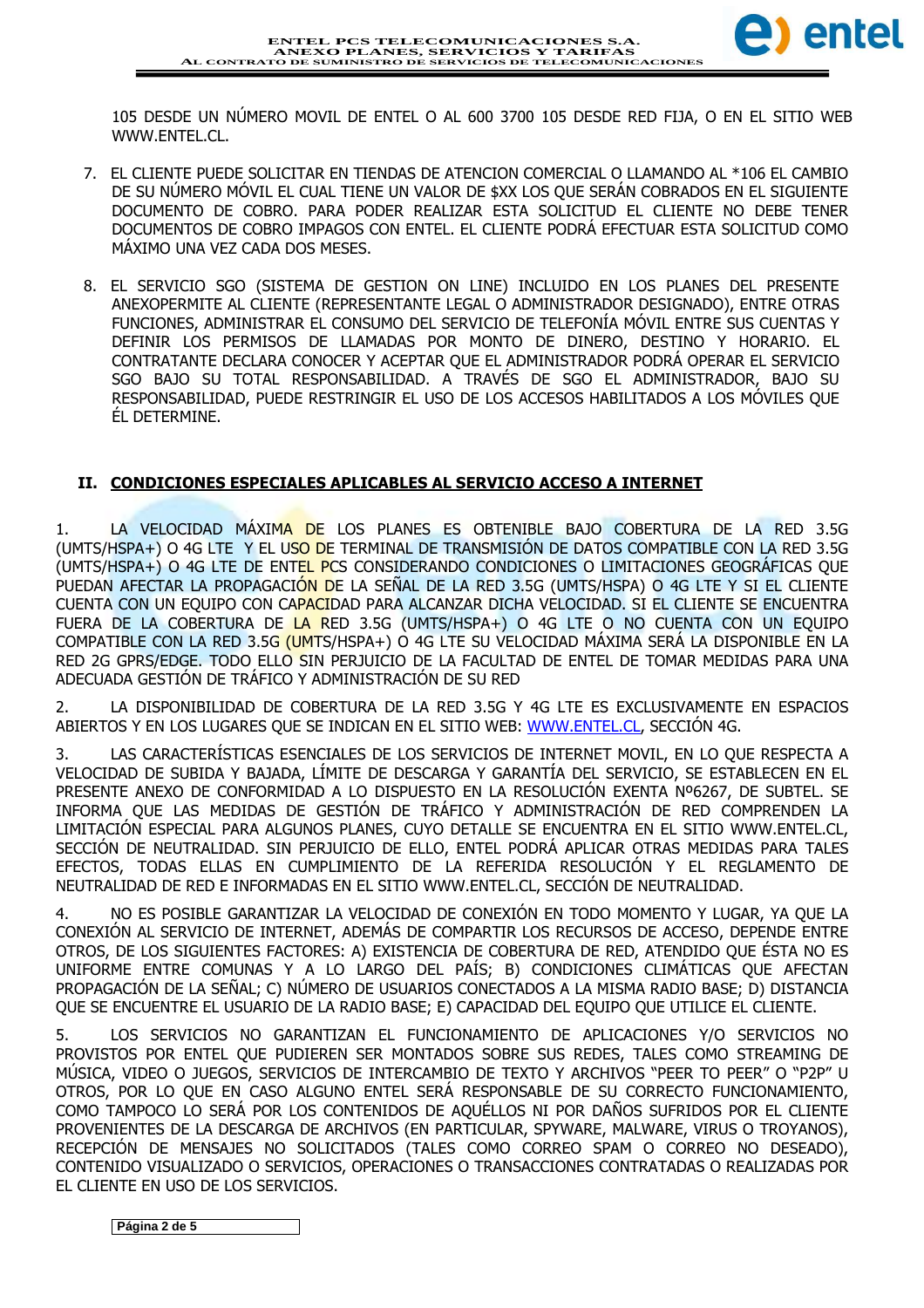

6. LAS PARTES ACUERDAN LA SIGUIENTE POLÍTICA DE BUEN USO DEL SERVICIO, QUE SE REFIERE A TODA UTILIZACIÓN DEL MISMO, CON EXCEPCIÓN DE LOS USOS INCORRECTOS. USO INCORRECTO DEL SERVICIO INCLUYE:

- (A) EL USO INDEBIDO DEL SERVICIO, ENTENDIDO ÉSTE COMO:
	- LA AFECTACIÓN NEGATIVA Y DELIBERADA DEL FUNCIONAMIENTO DE LA RED DE ENTEL, DE OTROS SERVICIOS PROVISTOS POR ENTEL, O DEL NIVEL DE CALIDAD DE SERVICIO DE OTROS CLIENTES DE ENTEL.
	- LA INSTALACIÓN DE AMPLIFICADORES, REPETIDORES U OTROS DISPOSITIVOS QUE, SEAN ILEGALES O DAÑEN O PERJUDIQUEN LA SEGURIDAD DE LA RED O LA CALIDAD DEL SERVICIO PRESTADO A TERCEROS.
- (B) EL USO DEL SERVICIO CON INFRACCIÓN A DISPOSICIONES LEGALES O DERECHOS DE TERCEROS.
- 7. LA TASACIÓN DEL TRÁFICO DE DATOS SERÁ EN KILOBYTES.

# **III. CONDICIONES APLICABLES A SERVICIOS DE TELEFONÍA MÓVIL**

8. CONDICIONES DE FUNCIONAMIENTO Y DE CALIDAD DEL SERVICIO DE VOZ.

| <b>Retenibilidad Promedio</b> | <b>Accesibilidad Promedio</b> |
|-------------------------------|-------------------------------|
| 90%                           | 90%                           |

RETENIBILIDAD PROMEDIO**:** PORCENTAJE PROMEDIO DE LLAMADAS QUE SE REALIZAN SIN QUE EL SERVICIO SE CORTE INESPERADAMENTE.

ACCESIBILIDAD PROMEDIO: PROBABILIDAD DE QUE EL CLIENTE ACCEDA AL SERVICIO CUANDO LO DESEE ESTANDO BAJO COBERTURA DE LA RED DE ENTEL.

9. EN CONFORMIDAD A LA RESOLUCIÓN EXENTA Nº 1.319 DE LA SUBSECRETARÍA DE TELECOMUNICACIONES, EL CLIENTE PODRÁ SOLICITAR PARA EL SERVICIO PUBLICO DE TELEFONÍA MÓVIL LA HABILITACIÓN DE LAS SIGUIENTES CATEGORÍAS DE SERVICIOS COMPLEMENTARIOS (700, 300, 609, 606) LLAMANDO AL \*106, INGRESANDO A LA PÁGINA WEB WWW.ENTEL.CL O EN SUCURSALES DE ENTEL.

10. EN EL MES DE CONTRATACIÓN DEL PLAN, SE PRORRATEARÁ EL CARGO FIJO RESPECTO DE LOS SEGUNDOS Y LOS SERVICIOS DE MENSAJERÍA INCLUIDOS EN EL PLAN DE CONFORMIDAD A LOS DÍAS QUE QUEDAN DEL MES RESPECTIVO.

11. LA TASACIÓN DEL TRÁFICO DE VOZ SERÁ EN SEGUNDOS.

# **IV. CONDICIONES APLICABLES A ROAMING**

- 1. EN ROAMING EL CLIENTE DEBERÁ PAGAR TODAS LAS COMUNICACIONES, TANTO EFECTUADAS COMO RECIBIDAS, (MODALIDAD "QUIEN LLAMA PAGA" NO OPERA EN EL SERVICIO DE ROAMING).
- 2. EL CLIENTE PODRÁ CONTACTARSE DESDE EL EXTRANJERO AL +56229274025 PARA CONOCER SU NIVEL DE CONSUMO DE ROAMING.
- 3. CON EL FIN DE RESGUARDAR LA PRIVACIDAD DEL CLIENTE, ENTEL NO ALMACENA PÁGINAS O SITIOS WEB VISITADOS O APLICACIONES QUE HACEN USO DEL SERVICIO DE ACCESO A INTERNET.
- 4. LAS CONDICIONES DEL SERVICIO DE ROAMING DEPENDERÁN DE LA DISPONIBILIDAD TÉCNICA DE LA RED DEL OPERADOR EXTRANJERO VISITADO Y USO DEL TERMINAL COMPATIBLE CON DICHA RED. ADEMÁS EL SERVICIO DE ROAMING ESTÁ SUJETO A CONDICIONES O LIMITACIONES GEOGRÁFICAS QUE PUEDAN AFECTAR LA PROPAGACIÓN DE LA SEÑAL, ASÍ COMO TAMBIÉN COBERTURA DEL OPERADOR EN EL PAÍS VISITADO.

**Página 3 de 5**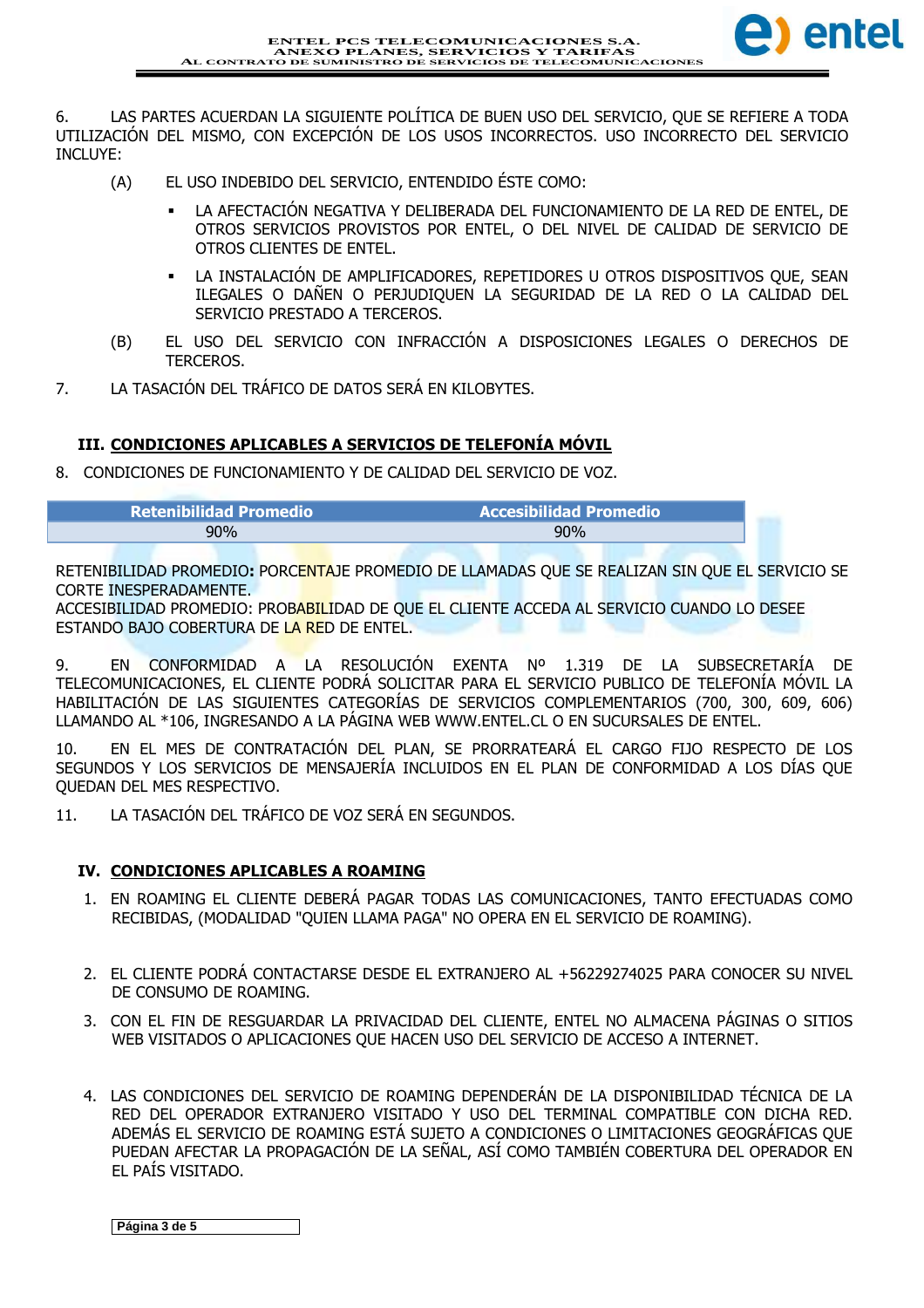

# **V. HABILITACIÓN EXPRESA DE SERVICIOS POR EL CLIENTE**

EN ESTE ACTO EL CLIENTE HABILITA LOS SERVICIOS SEGÚN SE INDICA EN ESTE ANEXO. PARA MÁS INFORMACIÓN SOBRE LOS SERVICIOS MENCIONADOS, LO INVITAMOS A VISITAR NUESTRA PÁGINA WEB WWW.ENTEL.CL.

PARA SOLICITAR LA HABILITACIÓN E INHABILITACIÓN DE LOS REFERIDOS SERVICIOS PUEDE LLAMAR AL \*106 DESDE SU MÓVIL O AL NÚMERO 600 3600 106 DESDE CUALQUIER TELÉFONO DE RED FIJA.

Servicios Básicos:

| <b>SERVICIO</b>                                                                    | <b>HABILITACIÓN</b> | <b>TARIFA</b>                                                                                      |
|------------------------------------------------------------------------------------|---------------------|----------------------------------------------------------------------------------------------------|
| Buzón de Voz                                                                       |                     | \$XX por llamada                                                                                   |
| Consulta automática de Tráfico llamando<br>al 103 (minutos, datos)                 |                     | Primera consulta del día sin costo; a contar de la<br>segunda \$XX por consulta para cada servicio |
| Consulta Tráfico por código corto:                                                 |                     |                                                                                                    |
| Minutos: $*100#$<br>Datos: $*221#$                                                 |                     | Primera consulta del día sin costo; a contar de la<br>segunda \$XX por consulta                    |
| Recepción de llamadas con Cobro<br>Revertido desde móvil prepago Entel<br>inscrito |                     | \$XX por minuto                                                                                    |
| Asistencia 727                                                                     |                     | \$XX por llamada, más valor por minuto según plan<br>contratado                                    |
| Larga Distancia Internacional (LDI)                                                |                     | Valor se cobra al segundo según tarifa definida por<br>el carrier.                                 |

#### Servicios de Mensajería:

| <b>SERVICIO</b>                                       | <b>TARIFA</b>                                                                                                                                 |
|-------------------------------------------------------|-----------------------------------------------------------------------------------------------------------------------------------------------|
| Mensaje de texto (SMS)                                | \$XX por mensaje de texto enviado                                                                                                             |
| Mensaje multimedia (MMS)                              | \$XX por mensaje multimedia enviado                                                                                                           |
| SMS Info                                              | \$XX por mensaje agendado de alerta recibido,<br>\$YY por mensaje agendado recibido; \$XX por<br>mensaje recibido al contratar bolsa SMS Info |
| MMS Info                                              | \$ XX por mensaje multimedia recibido                                                                                                         |
| Información, Concursos y Promociones<br>por SMS o MMS | Valor servicio varía según concurso o promoción<br>en particular                                                                              |
| Juegos Entel PCS                                      | Valor servicio varía según el juego en particular.                                                                                            |
| Buzón de voz a MMS                                    | \$XX mensuales                                                                                                                                |
| Buzón de voz a Email                                  | \$XX mensuales                                                                                                                                |

Servicios Multimedia:

| <b>SERVICIO</b>                                                                          | <b>TARIFA</b>                                    |
|------------------------------------------------------------------------------------------|--------------------------------------------------|
| Portal de voz 222                                                                        | \$XX por segundo                                 |
| Descargas de ringtones, realtones, logos,<br>imágenes, videos, juegos, fulltrack y otros | Valor por descarga varía según tipo de contenido |